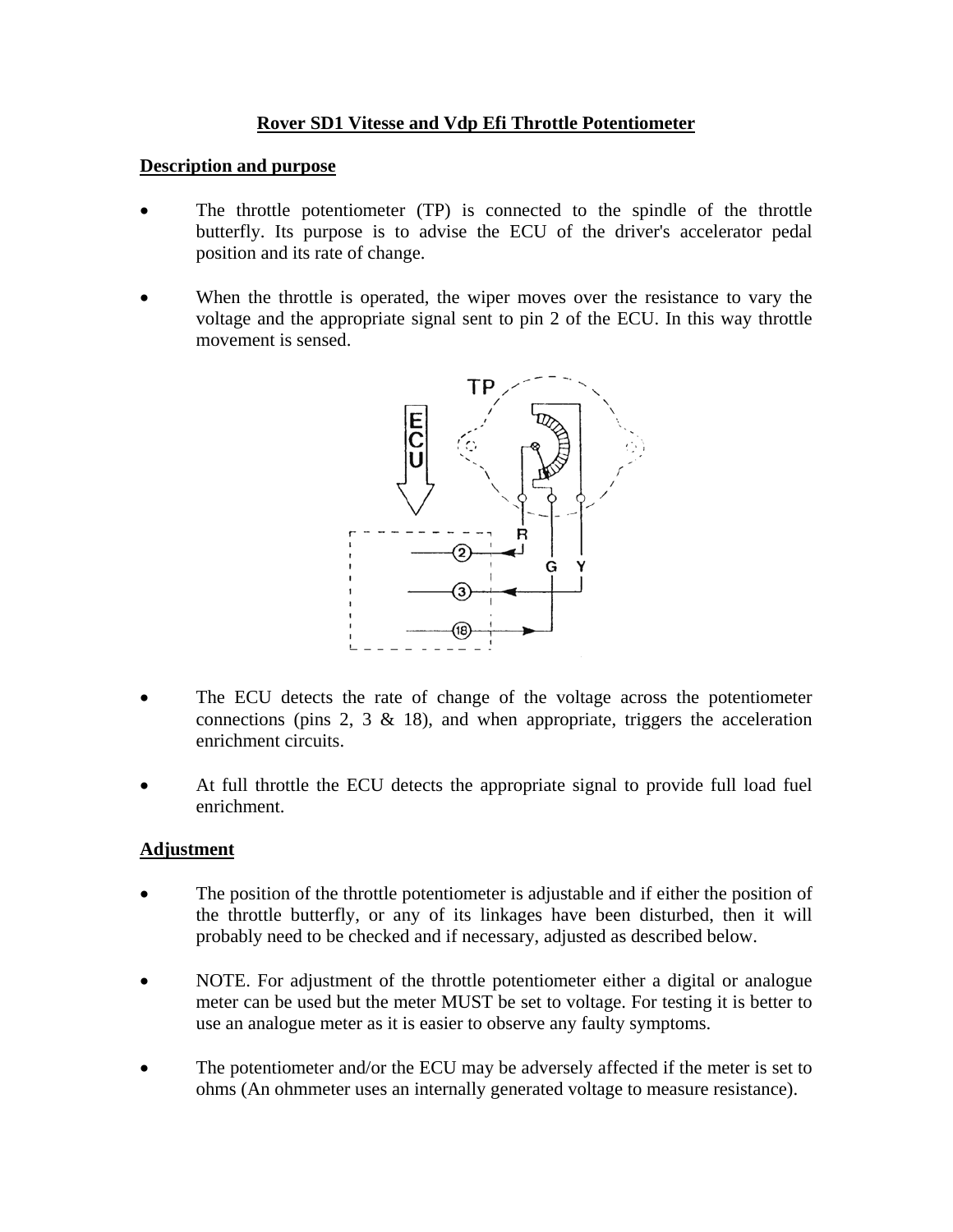- To check the adjustment, switch on the ignition and with the engine NOT running, connect the meter between the red and green leads at the potentiometer electrical plug and note the voltage. It should read  $0.325 \pm 0.025$  volts.
- If the reading is incorrect, slacken the securing screws and rotate the potentiometer one way or the other until the reading is correct. Tighten the securing screws and re-check the voltage reading.

# **Testing**

- Check the integrity of the potentiometer, preferably using an analogue meter.
- SLOWLY operate the throttle mechanism by hand and watch the voltage reading go smoothly to a maximum of 4.3 volts.
- If it proves impossible to get near the maximum voltage with the throttle fully open then inspect the throttle quadrant and throttle assembly, the cruise control quadrant (especially because it can foul it's own mounting bracket), accelerator pedal, driver's side floor carpet and automatic transmission kick down cable.
- Correct any faults at these locations as they can prevent full throttle opening.
- Whilst not desirable, some set-ups may fall slightly short of the full voltage, say 3.7 to 4.1 volts, but it does not affect the system operation during normal driving. However, full load driving (i.e. throttle wide open) may be adversely affected.
- If the reading is erratic or unstable causing the meter needle to flicker or vary sharply then the potentiometer is probably faulty and will need to be replaced.

### **System response to normal and fault conditions**

- Providing the voltage change is slow and smooth the injectors may be heard firing or clicking just once as the assembly approaches full throttle. If the prior maximum voltage measurement is undesirably low then, obviously, this function cannot take place and the above mentioned full load fuel enrichment is denied.
- Open the throttle RAPIDLY and the injectors fire much sooner during rotation.
- This simulated fast acceleration, triggers supplementary injector firing to provide extra fuel needed as soon as possible during the period of acceleration demand.
- However if the voltage rise is erratic it is very likely that the injectors will be heard firing randomly or in sympathy with the sharply varying voltage reading even when slowly operating the throttle.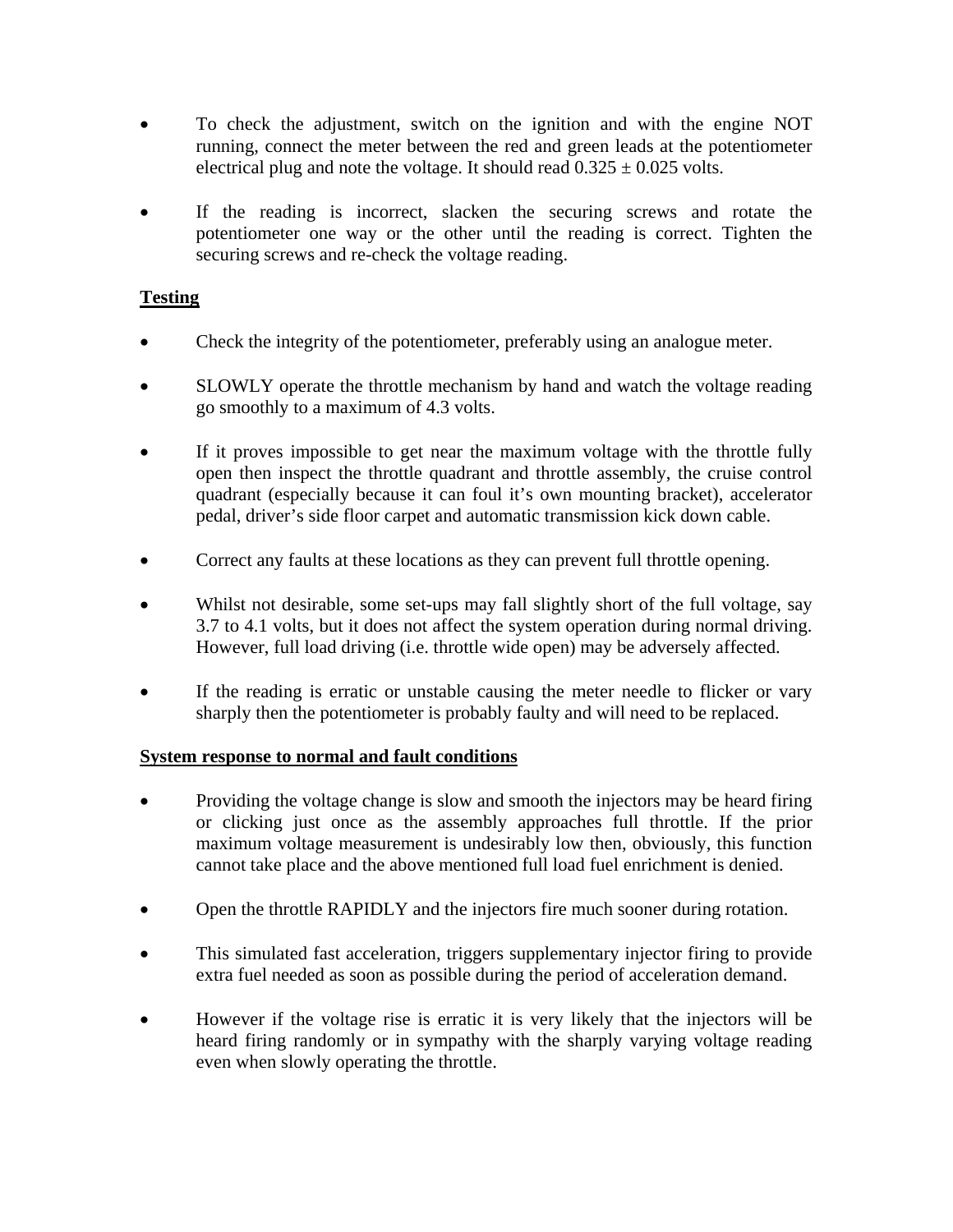- This is because the erratic voltage signal fools the ECU into thinking the throttle is moving swiftly when it is not, triggering unwanted fuel enrichment under casual driving conditions resulting in a randomly unstable fuel/air mixture leading to very lumpy engine performance with gross adverse affect on fuel consumption.
- This random injection of extra fuel may not occur when the car is cruising at constant speed with the throttle not moving. However even casual acceleration or deceleration can cause havoc with mixture control.
- Alas, the potentiometer is prone to wear at the point where it is most used at normal driving speed so the effects on normal driving are at their most noticeable.
- As already mentioned the erratic voltage readings are observed more readily with an analogue voltmeter.
- It is possible to prolong the life of the throttle potentiometer a couple of ways. It can also be substituted with a readily available alternative.
- Original work on repair/replacement of a throttle potentiometer was researched by Carl Heinlein. A copy of his detailed instructions is appended to this essay.

### **Repairing a Throttle Potentiometer**

- Anecdotal evidence indicates these items last about 60-80K miles before they start to fail. This is a gradual process and the above symptoms provide sufficient clues to suggest a possible faulty component and trigger the appropriate diagnosis.
- Any number of worn, original items might be found to provide a useful stock for repairs but new replacement items have long been unavailable and given the age of the cars it is unlikely that many serviceable second-hand units would be found.
- Even a serviceable S/H unit may have a limited remaining lifetime thus repairing a faulty unit offers a good possibility of extending its useful life.
- Remove the throttle potentiometer from the plenum chamber and using a small instrument screwdriver or spike, dig out the epoxy filler on the rear face covering three small screws. Undo them and the unit comes into two bits.
- Inside one half is a carbon covered substrate. The other half has a butterfly arrangement of beryllium springs and contacts connected to the input shaft. Clean the carbon track very lightly with lint-free material and a smear of alcohol.
- The carbon resistive track wears through to the white substrate and is easily observed. There are two methods of repair.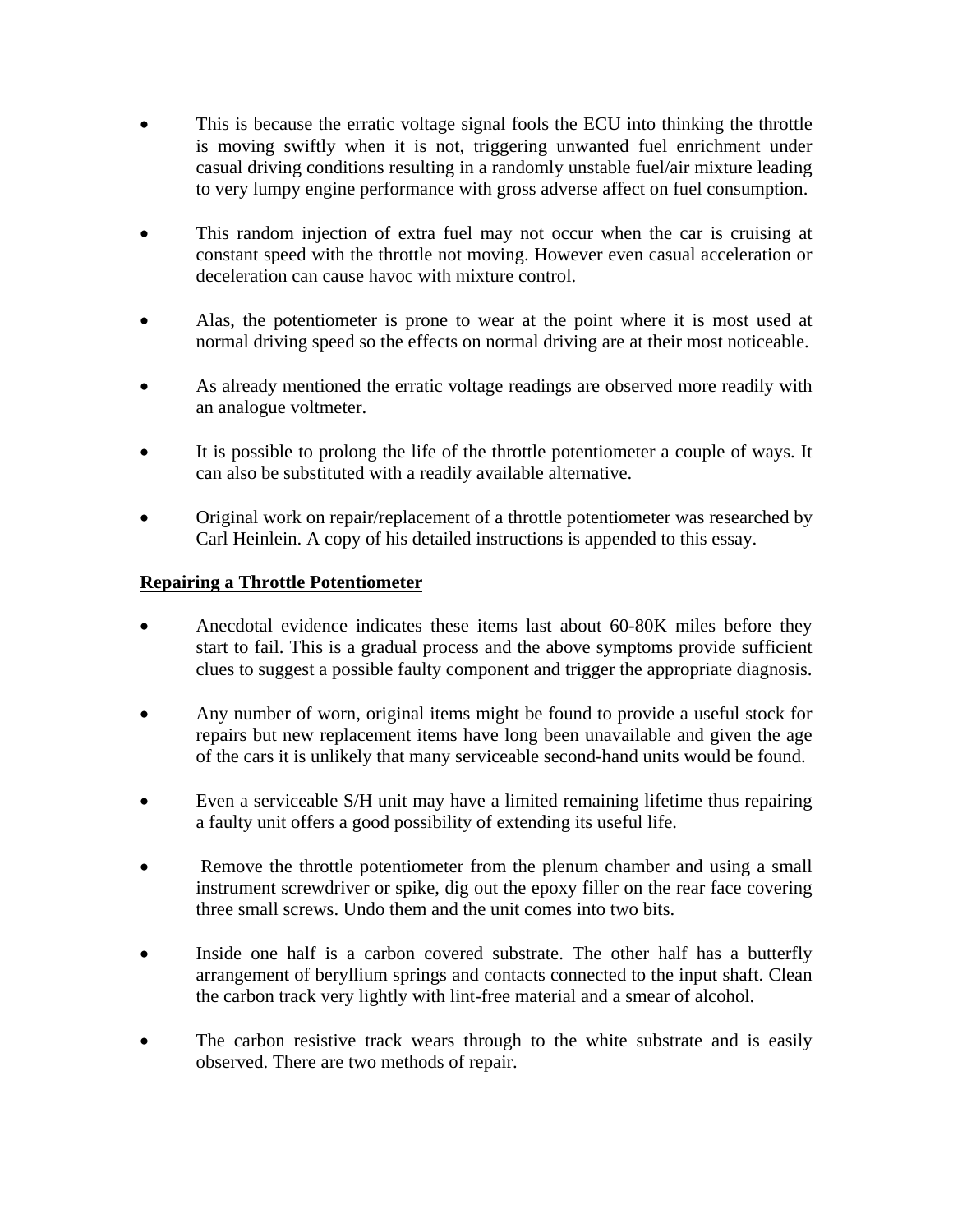# **Method 1**

- With a small flat screwdriver, very carefully ease up the butterfly type springs to increase their upward tension towards the carbon track when reassembled.
- Find or buy a very fine small diameter  $(1/8"$  to  $3/16"$  approx) compression spring similar but finer to those found in a biro pen. Snip off 1 1/4 turns of the spring thus producing a small sprung spiral ring of fine wire.
- Place this spring ring onto the conical end of the locating spigot with a dot of "copper ease" grease and reassemble the potentiometer ensuring the spring ring does not dislocate from its conical home. There is sufficient end float in the assembly to accommodate this trick and once in position the spring will not migrate. Smear a trace of silicon oil on the carbon track prior to final assy.
- If the wire is too thick it is not possible to close the two halves of the potentiometer properly. Look for a finer spring and try again.
- What this does is to increase the distance between the stationary track and the rotating wiper base, allowing the re-tensioned butterfly springs to alter their touchdown position on the carbon track, inside of, but away from the worn area.
- The success, or otherwise of the new contact relationship between the beryllium springs and the carbon track can be measured by connecting an ohm meter across red/green wires and rotate the spindle. The resistance change should now be smooth. If it doesn't work first time, keep trying as it can take a while to get the beryllium spring contact adjustment and the small additional spring coil just right.

### **Method 2 (Short description)**

- Careful inspection of the fixing of the butterfly type beryllium springs shows that they are located on minute plastic spigots moulded on the base plate.
- With a sharp thin blade slice through the spigots and remove all trace of them.
- With some very small machine screws and a matching drill bit, re-attach the springs  $1/16$ " of an inch down and away from their original location.
- Alternatively clamp the springs in their new position, carefully drill new holes, reattach the springs with minute plugs of araldite and allow it to cure.
- The desired effect is to create a new tracking line 1/16" beyond and away from the worn area of carbon. Re-assemble and test as above.
- When satisfied that the repaired unit is functioning correctly the two halves can be reassembled with their original screws.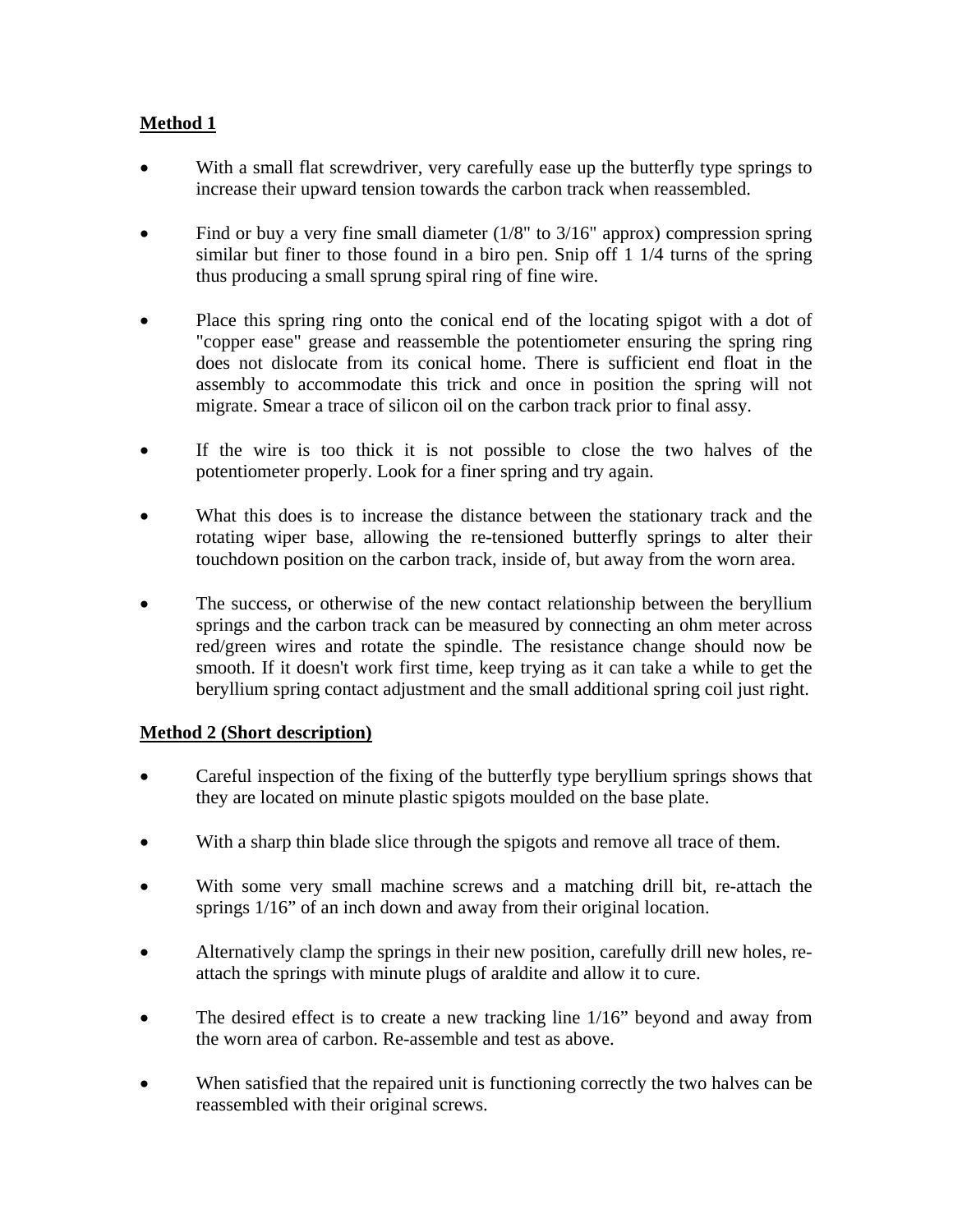# **Conclusion**

- According to feedback received from owners who have tried both these repairs, on balance, method 2 is the best option but both methods call for care, dexterity and patience. Perhaps only qualified watchmakers should attempt it!
- Even so, both methods do work and whilst a repaired unit may not live for another 60-80K miles, personal experience with method 1 had a repaired item last for over 11K miles without any sign of failure before I opted for a substitute.

### **Implications of fitting a substitute throttle potentiometer**

- Because the original throttle potentiometer is no longer available fitting an electrically similar substitute is a viable option but has some associated problems.
- The item concerned is available from Radiospares/Electromail (Tel 01536 204555) and is described in their catalogue as a "Rotary Position Sensor", 5000 ohm, P/N 319-310.
- The unit is mechanically different so an alternate mounting plate is required.
- It has a rotary deflection of 105 versus 90 degrees for the original so the maximum voltage achieved at full throttle is approximately  $4.3 \text{ X } 90 / 105 = 3.7 \text{v}$ .
- This is not a serious problem and performance of the SD1 Efi system under normal conditions is unaffected, unless for some reason full throttle rotation is other-wise restricted by a mechanical fault.
- However full load fuel enrichment (i.e. throttle wide open) may be denied due to the maximum voltage limitation.

### **Fitting a substitute throttle potentiometer**

- After fitting replacement units to two Efi cars both had a relatively short life until I discovered they are not hermetically sealed so the vacuum present at the throttle shaft drew dirty air into the unit which contaminated the carbon track. A patch of sticky tape over the hole in the outer casing and three small washers on the screws behind the mounting plate to nullify the vacuum, fixed the problem.
- Under normal; driving conditions there is no difference in the performance of the system, and because one rarely if ever drives at full throttle it is unlikely that the lack of full load enrichment would be noticed.
- The Rover SD1 Club used to sell replacement kits but these are no longer available so owners now have to consider the necessary DIY home mechanics to solve the problem. Carl Heinlein's definitive processes are appended below.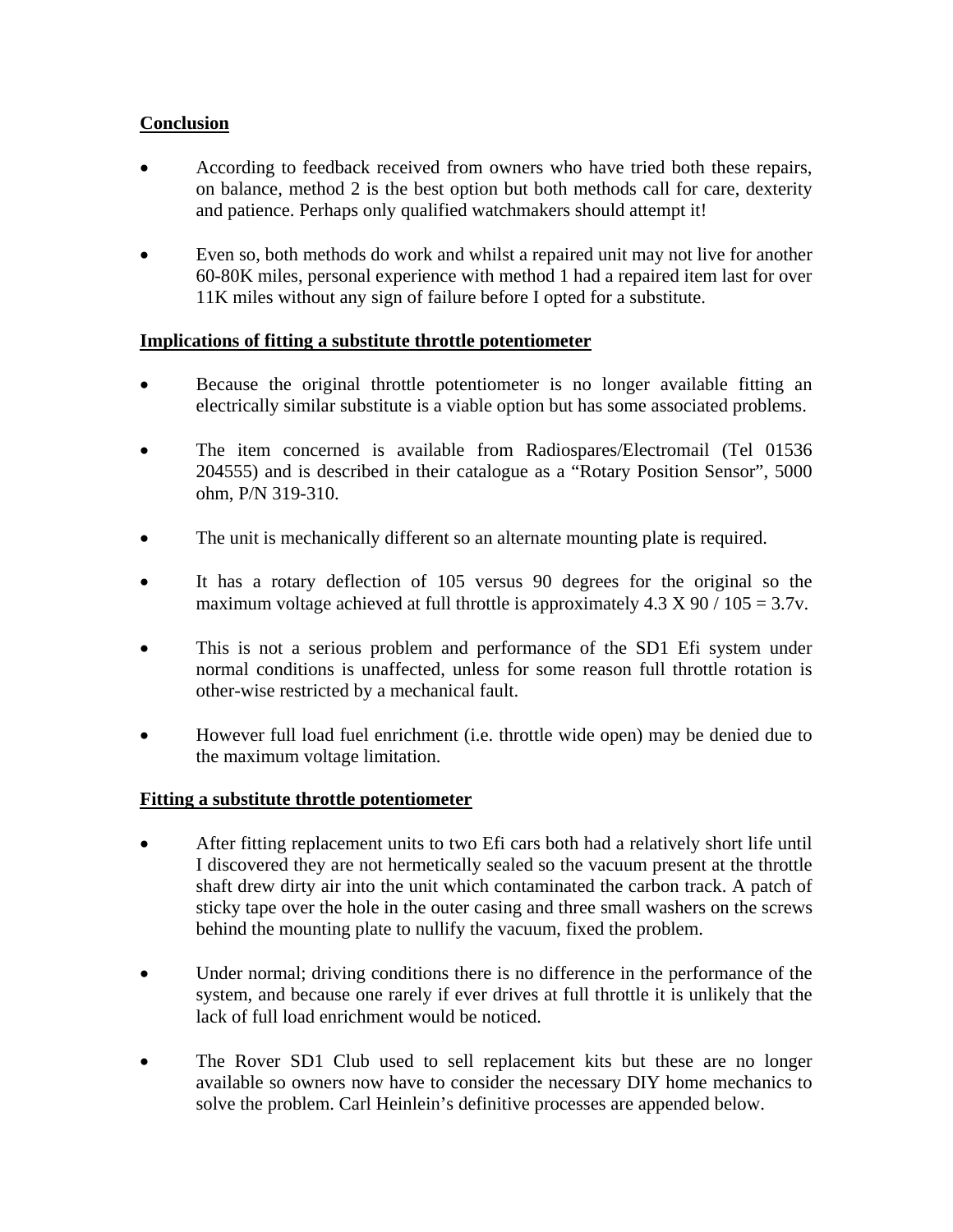#### Throttle Potentiometer Repair.

Now that there are no more new throttle potentiometers, it is essential that we do not throw any faulty throttle pots away, the following suggestion will usually enable a pot to be repaired twice with hopefully as long a life as the original on both occasions.

When the potentiometer fails to operate properly, the fault is usually caused by the wiper wearing through the resistance track. So if the wiper could be moved laterally until it ran on a fresh part of the resistance material the potentiometer would have a new lease of life.

This is how to do it. -

1. Remove the circlip surrounding the spindle.

With the aid of a sharp instrument, such as a small screwdriver, pick out the sealing  $\overline{2}$ . compound concealing the heads of the three fixing screws holding the cover, clean their slots and remove the screws.

Remove the cover and take out the rotor, taking care not to damage or bend the 3. wiper assembly.



The wiper is heat riveted to the rotor. Remove the heads of the two plastic rivets 4. using a scalpel or a razor blade and carefully lift off the wiper assembly.

Cut off the remaining shank of each rivet, but make sure that you can still see 5. where they were and using a 1mm, drill make a hole 1.5mm, to one side of each rivet marking so that the wiper assembly may be refitted in a position 1.5mm to one side of its original position and thus contact new segments of track.

Two 10 BA  $x \frac{1}{4}$ " screws (obtainable from model shops) should be used to refix 6. the wiper to the rotor (they will cut their own threads into the plastic.).

Make sure that every part is clean then apply one small drop of silicon oil to each 7. of the two resistance tracks. (DOT 5 brake fluid is silicon oil.)

Reassemble everything in reverse order then test the unit using an appropriate 8. Ohms range of your multimeter. The reading that will be obtained between the Green and Red wires should vary smoothly between a low reading of a few ohms and a high one of about 5,000 ohms. The same result will be obtained between the Yellow and Red wires but in the reverse rotation.

Reseal the three lid screws to complete the job. 9.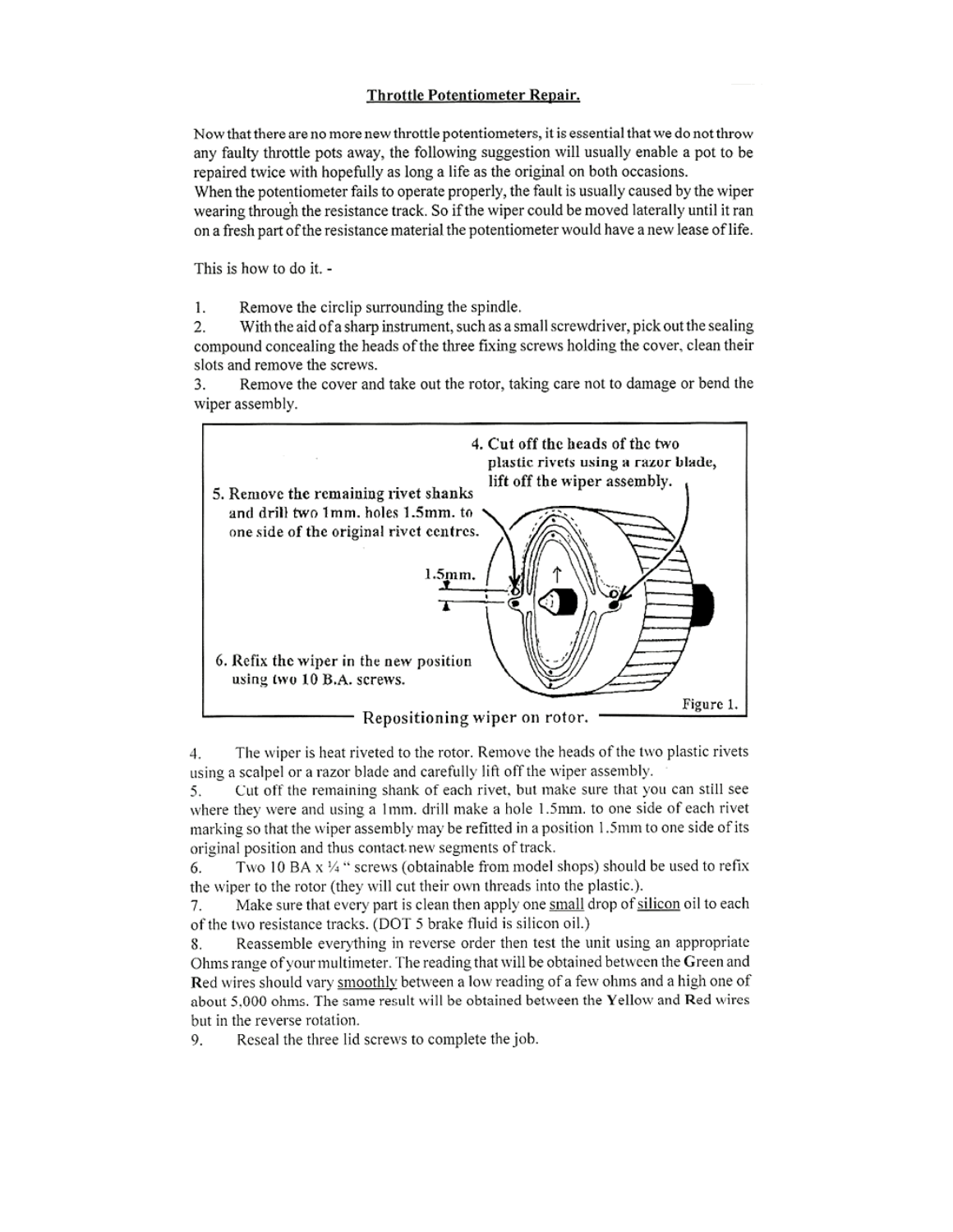#### Replacement for Efi throttle potentiometer. (ERC 3619 and ETC 4483)

You will need the following items to make the new throttle pot assembly:

5,000 ohms rotary position sensor. (Obtainable by mail order from Electromail 1. Tel. No. 01536 204555) Part number 319-310 (Total cost £22.03 including vat & post.)

1

1

1

1

1

Try your local

hardware or

model shop

for all these

parts.

- $2.$ 2 x 4 BA (or 3.5 mm) countersunk screws.
- 2 x 4 BA plain washers. 3.
- 2 x 4 BA spring washers. 4.
- $2 \times 4$  BA full nuts. 5.
- $3 \times \frac{1}{4}$ " plain washers. 6.
- $3 \times \frac{1}{4}$ " spring washers. 7.
- 1 x 3 pin connector moulding. Rover part No. AFU 1439 8.
- Rover part No. AFU 1470 9. 1 x keeper bar.
- $10<sup>°</sup>$ 3 x terminal pins. Rover part No. ADU 7058
- Aluminium adapter plate made to the drawing (Figure 2) on the next page., to 11. replace the original potentiometer mounting plate.

There is less lateral play between the rotor and the case in the new type of potentiometer so it is essential that the adapter plate is made accurately. The three fixing holes in the adapter plate are made deliberately slightly large so that, when the assembly is fitted to the plenum, the plate may be centred to ensure free rotation of the spindle before final tightening of the three screws.

(Note: Items 8, 9 & 10 are used on unit ETC4483 for the later cars with T.T.S. connectors, I do not know the part numbers of the connector parts used on earlier potentiometer ERC

3619, but the pins will fit the earlier in line moulding if their anti rotational tabs are cut off.)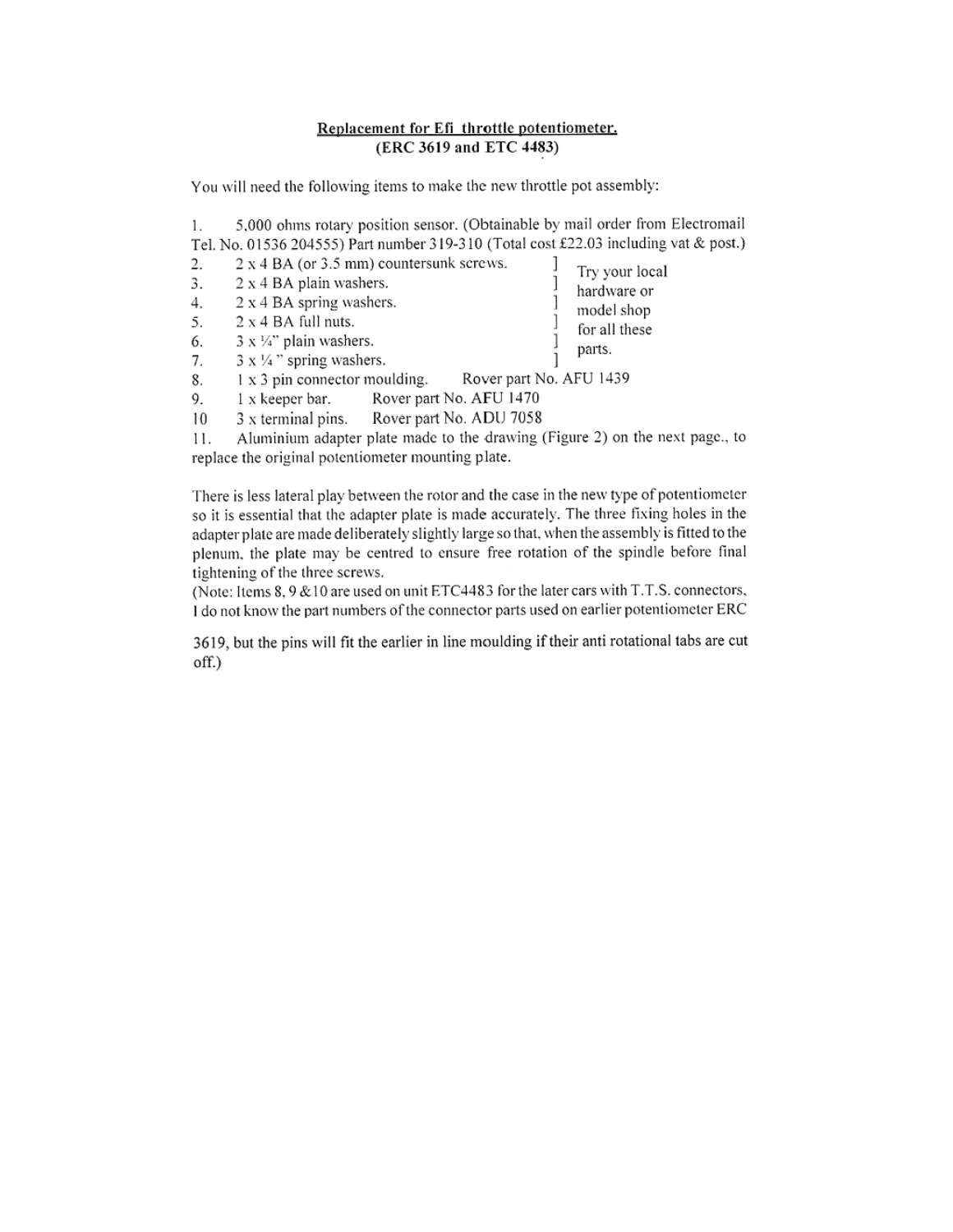Throttle Potentiometer Adapter Plate



The original prototype was made with a triangular plate, but at the suggestion of Ramon Alban Mem. No. 1064 this was made circular as shown. It is much cheaper to make on a computerised press.

Note - The adapter plate drawing as shown is suitable for single plenum use only. For some reason known only to the twin plenum designers, the angle between the throttle spindle flat and the three 'A" UNC fixing screws has changed by about 15°. To overcome this, twin plenum owners must drill or punch the three 7mm. fixing holes in a position that is 9mm. anticlockwise from the single plenum holes as shown dotted in the drawing. Unless the centre steel bush in the plenum face can be removed, it will be necessary to place two or three packing washers under the three fixing screws, but no more than

absolutely necessary and keep the spacing equal.